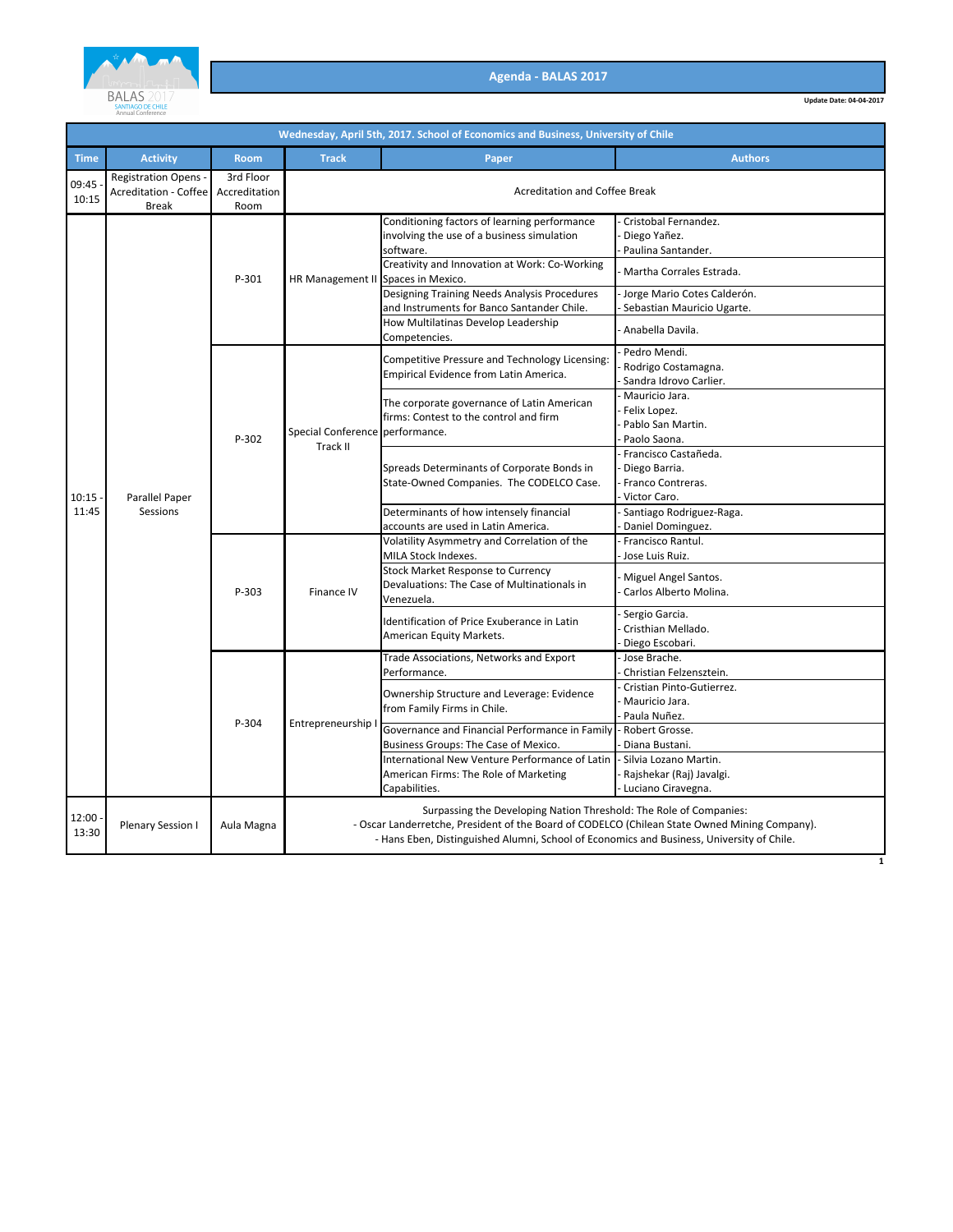

**Update Date: 04-04-2017**

|                | Wednesday, April 5th, 2017. School of Economics and Business, University of Chile |                         |                                                                                                                                                                                                                                                             |                                                                                                                                                                                                 |                                                                                                       |  |  |  |
|----------------|-----------------------------------------------------------------------------------|-------------------------|-------------------------------------------------------------------------------------------------------------------------------------------------------------------------------------------------------------------------------------------------------------|-------------------------------------------------------------------------------------------------------------------------------------------------------------------------------------------------|-------------------------------------------------------------------------------------------------------|--|--|--|
| <b>Time</b>    | <b>Activity</b>                                                                   | <b>Room</b>             | <b>Track</b>                                                                                                                                                                                                                                                | Paper                                                                                                                                                                                           | <b>Authors</b>                                                                                        |  |  |  |
| 13:30<br>14:45 | Lunch                                                                             | Graduate<br>Lounge II   | Lunch                                                                                                                                                                                                                                                       |                                                                                                                                                                                                 |                                                                                                       |  |  |  |
|                | Parallel Paper<br>Sessions                                                        | P-301                   | Values                                                                                                                                                                                                                                                      | Endowment effect in Latin America: An<br>Experiment.                                                                                                                                            | Enrique Manzur.<br>Sergio Olavarrieta.<br>Pedro Hidalgo.<br>Pablo Farias.                             |  |  |  |
|                |                                                                                   |                         |                                                                                                                                                                                                                                                             | The impact of value dimensions and the<br>Consumer Behavior moderating effects of social influence factors on<br>II: Experiments and word-of-mouth in person and on social<br>networking sites. | Pablo Farias.                                                                                         |  |  |  |
|                |                                                                                   |                         |                                                                                                                                                                                                                                                             | The 4 As of materialism and their influence over<br>credit: evidence from the Base of the Pyramid                                                                                               | Raul Montalvo.                                                                                        |  |  |  |
| 14:45<br>16:15 |                                                                                   |                         |                                                                                                                                                                                                                                                             | Anchoring and Reference Prices in Mutual Funds<br>Investors' Decision-Making: An Experimental<br>Approach.                                                                                      | Jaime F. Lavin.<br>Mauricio A. Valle.<br>Nicolas Magner.                                              |  |  |  |
|                |                                                                                   | P-302                   | <b>Teaching Cases I</b>                                                                                                                                                                                                                                     | The Internationalization of SMART FIT:<br>Challenges to the Sustainability of an Innovative<br>Model in the Fitness Industry.                                                                   | - Angela Pontes.<br>Raffaela Sauerbronn.<br>Danielle Paoliello.<br>Vagner Andrade.<br>Jorge Carneiro. |  |  |  |
|                |                                                                                   |                         |                                                                                                                                                                                                                                                             | THE HIGHVILLE: To become an entrepreneur or<br>not                                                                                                                                              | Pablo Alamo Hernandez<br>Saioa Aguirre                                                                |  |  |  |
|                |                                                                                   | P-303                   | Economic                                                                                                                                                                                                                                                    | The Development of Venture Capital in Latin<br>America: A comparative perspective.                                                                                                              | Rodrigo Wagner.<br>Ernesto H Stein.                                                                   |  |  |  |
|                |                                                                                   |                         |                                                                                                                                                                                                                                                             | Primary and Secondary Educational Performance<br>and Access to University Education. The Use of<br>Ranking in the Chilean Case.                                                                 | Juan Alejandro Gallegos.<br>Nelyda Aurora Campos.                                                     |  |  |  |
|                |                                                                                   |                         |                                                                                                                                                                                                                                                             | Estimation of the efficiency of the higher<br>education in Colombia.                                                                                                                            | Andres Felipe Gomez.<br>Cristian David Ceballos Velez.<br>Alfredo Trespalacios.                       |  |  |  |
|                |                                                                                   |                         |                                                                                                                                                                                                                                                             | Determinants of performance outcomes in<br>export markets.                                                                                                                                      | Sara Wong.<br>Juan Carlos Bustamante.                                                                 |  |  |  |
| 16:15<br>16:30 | Coffee Break                                                                      | Graduate<br>Lounge I    | Coffee Break                                                                                                                                                                                                                                                |                                                                                                                                                                                                 |                                                                                                       |  |  |  |
| 16:30<br>18:00 | Paper Development<br>Session                                                      | P-302                   | Paper Development - Meet The Editors Session:<br>- Carlos Pombo, Academia Revista Latinoamericana de Administración.<br>- Carlos Heitor, Latin American Business Review (LABR).<br>- Enrique Ogliastri, Academia Revista Latinoamericana de Administración. |                                                                                                                                                                                                 |                                                                                                       |  |  |  |
| 18:00<br>19:15 | Welcome Cocktail<br>Reception                                                     | Panoramic<br>Study Room | Cocktail                                                                                                                                                                                                                                                    |                                                                                                                                                                                                 |                                                                                                       |  |  |  |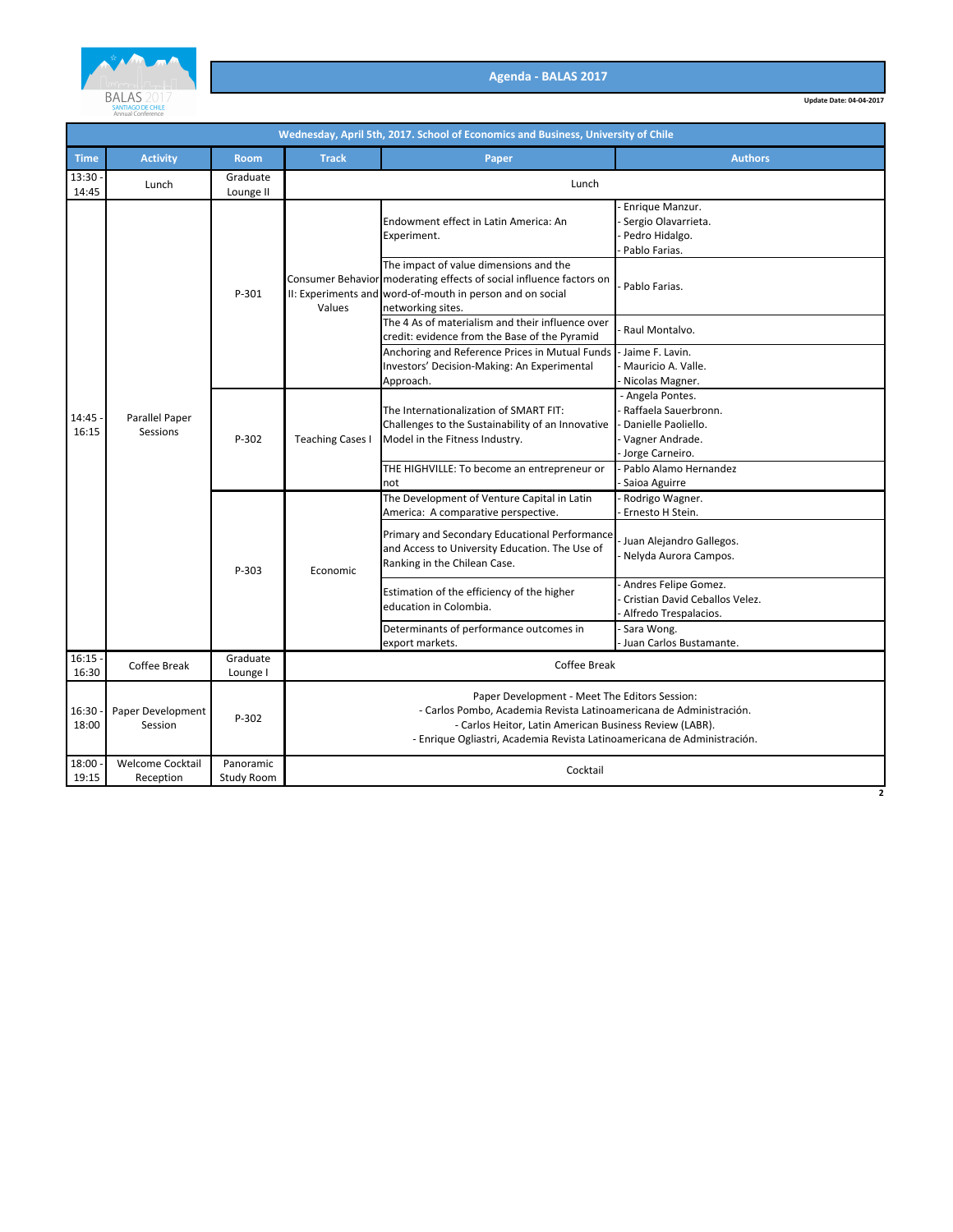

**Update Date: 04-04-2017**

|                | Thursday, April 6th, 2017. School of Economics and Business, University of Chile |                                    |                          |                                                                                                                                                                                   |                                                                                                           |  |  |
|----------------|----------------------------------------------------------------------------------|------------------------------------|--------------------------|-----------------------------------------------------------------------------------------------------------------------------------------------------------------------------------|-----------------------------------------------------------------------------------------------------------|--|--|
| <b>Time</b>    | <b>Activity</b>                                                                  | <b>Room</b>                        | <b>Track</b>             | Paper                                                                                                                                                                             | <b>Authors</b>                                                                                            |  |  |
| 08:00<br>08:30 | <b>Registration Opens -</b><br>Acreditation - Coffee<br><b>Break</b>             | 3rd Floor<br>Accreditation<br>Room | Acreditation             |                                                                                                                                                                                   |                                                                                                           |  |  |
|                |                                                                                  |                                    | <b>Teaching Cases II</b> | Technological risks prevention at Aceros<br>Argentinos. Management of change options for<br>an improvement in safety management.                                                  | Jorge Alejandro Walter.<br>Adrián Marcelo Darmohraj.                                                      |  |  |
|                |                                                                                  | P-301                              |                          | First steps overseas of Brazilian Ticketing<br>Services Provider Bilheteria Digital.                                                                                              | Beatriz Kury.<br>Guilherme Cohen Feldman.<br>Jorge Carneiro.                                              |  |  |
|                |                                                                                  |                                    |                          | Farmacias Cruz Azul.                                                                                                                                                              | Antonio Quezada.                                                                                          |  |  |
|                |                                                                                  |                                    |                          | Bureau de Eventos: Internationalization of an<br><b>Emerging Country Service Company.</b>                                                                                         | Vivian Peuker Sardon Steinhauser.<br>Angela da Rocha.                                                     |  |  |
|                |                                                                                  |                                    |                          | The Influence of the Role and Competencies of<br>the Human Resource Manager in the Design of<br>Human Resources Architecture.                                                     | - Aida Florencia Medina Lorza.<br>Alejandro Acosta.<br>Lorenzo Revuelto.                                  |  |  |
| 08:30<br>10:00 | Parallel Paper<br>Sessions                                                       | P-302                              | HR Management            | The Effects of the Psychological Contract Breach<br>and Emotional Exhaustion on Turnover<br>Intentions among Millennials: The Moderating<br>Role of Perceived Job Meaningfulness. | Carlos Oswaldo Cordova Chea.<br>Armando Borda Reyes.<br>Oswaldo Morales Tristan.<br>Alfredo Merino Pasco. |  |  |
|                |                                                                                  |                                    |                          | Leader Identity Self-concordance: Facilitating<br>Positive Leader Development Trajectory.                                                                                         | Elisa Adriasola.<br>Valentina G. Reyes Ahumada.<br>Diego Bravo.                                           |  |  |
|                |                                                                                  | P-303                              | Finance I                | Working Capital Management and Firm Value:<br>Evidences from Brazilian Market.                                                                                                    | Juliano Ribeiro Almeida.<br>Eduardo Kasuo Kayo.<br>Almir Ferreira de Sousa.                               |  |  |
|                |                                                                                  |                                    |                          | It's not only what you say, but also how you say<br>it: information disclosure in Latin America.                                                                                  | Maximiliano Gonzalez.<br>Alexander Guzman.<br>Diego Tellez.<br>Maria Andrea Trujillo.                     |  |  |
|                |                                                                                  |                                    |                          | Gloomy days for Latin America: Success and<br>Failures in past decisions and Future Capital<br>Structure Choices.                                                                 | Matias Braun.<br>Nicolas Magner.<br>Jaime F. Lavin.                                                       |  |  |
|                |                                                                                  |                                    |                          | Family firms and the enhanced corporate<br>control: The bright side of business groups.                                                                                           | Juan Pablo Torres Cepeda.<br>Mauricio Jara.<br>Felix Lopez-Iturriaga.                                     |  |  |
|                |                                                                                  |                                    |                          | Networks, International Scope and SMEs<br>Exports: A Case of high-tech Firms in Costa Rica.                                                                                       | - Luis Rivera.<br>- Luis Zárate-Montero.                                                                  |  |  |
|                |                                                                                  | P-304                              | Strategy II              | Strategic Management in Global Value Chains -<br>A Latin American Perspective.                                                                                                    | Robert Grosse.                                                                                            |  |  |
|                |                                                                                  |                                    |                          | Policy Risk, Distance and Private Participation<br>Projects In Latin America.                                                                                                     | Alfredo Jimenez.<br>Erica Helena Salvaj.                                                                  |  |  |
|                |                                                                                  |                                    |                          | FSA and CSA in Multinationals of Emerging<br>Countries: Grupo Nutresa Case.                                                                                                       | Lorena A Palacios-Chacon.<br>Zulma Paez.                                                                  |  |  |
| 10:00<br>10:15 | Coffee Break                                                                     | Graduate<br>Lounge I               |                          | Coffee Break                                                                                                                                                                      |                                                                                                           |  |  |
| 10:15<br>11:45 | <b>Plenary Session II</b>                                                        | Price<br>Auditorium                |                          | Challenges for Government, Business and Business Schools:<br>- Peter Brews, Dean of Darla Moore School of Business, University of South Carolina.                                 |                                                                                                           |  |  |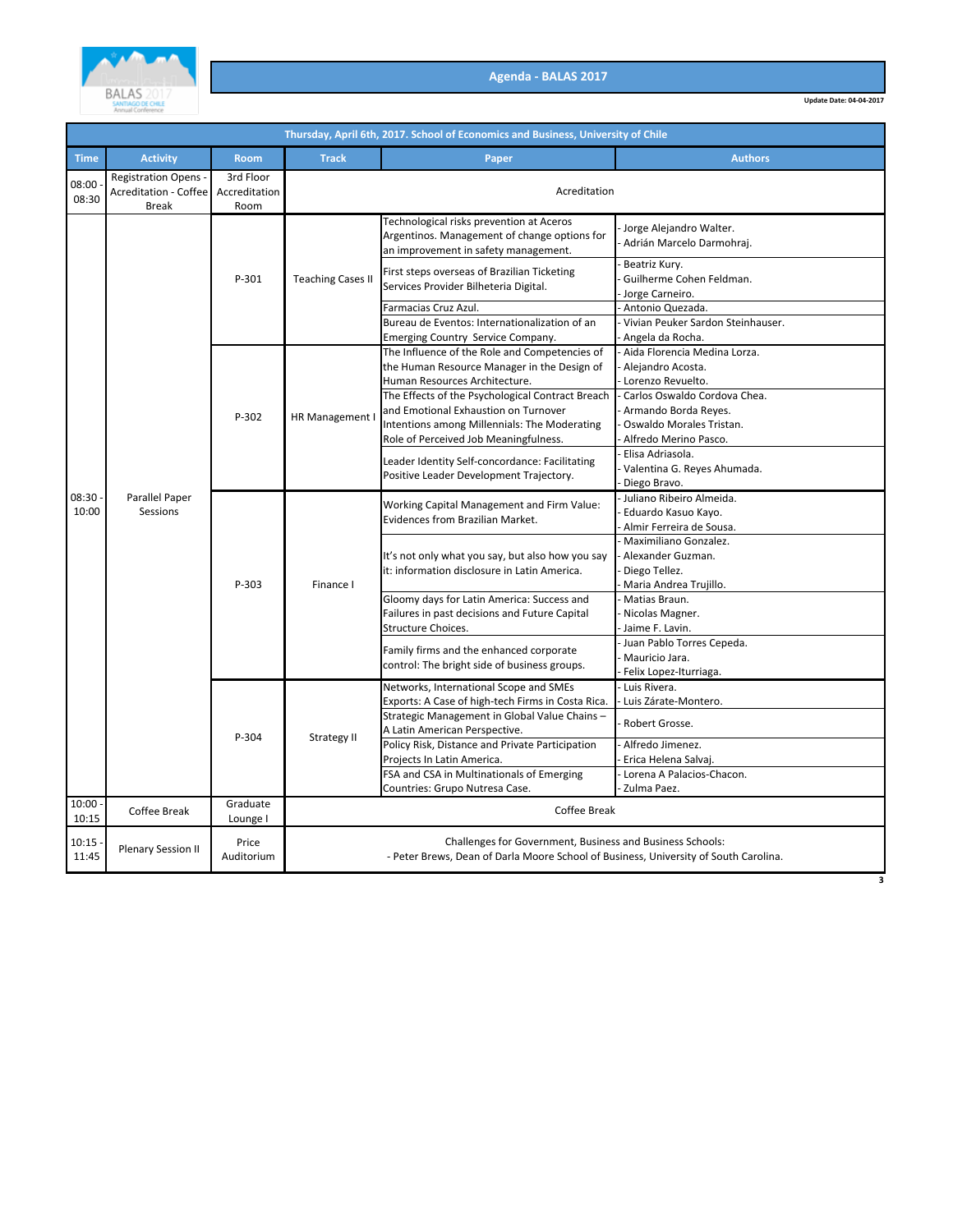

|                | Thursday, April 6th, 2017. School of Economics and Business, University of Chile |                       |                                                |                                                                                                                                                                                                           |                                                                                                                   |  |  |
|----------------|----------------------------------------------------------------------------------|-----------------------|------------------------------------------------|-----------------------------------------------------------------------------------------------------------------------------------------------------------------------------------------------------------|-------------------------------------------------------------------------------------------------------------------|--|--|
| <b>Time</b>    | <b>Activity</b>                                                                  | <b>Room</b>           | <b>Track</b>                                   | Paper                                                                                                                                                                                                     | <b>Authors</b>                                                                                                    |  |  |
|                |                                                                                  | P-301                 | Operations and IT<br>Management and<br>Control | World Class Supplier Development Program: The<br>case of the mining cluster policy in Chile.<br>Performance Indicators for Hospital Emergency<br>Departments Management.                                  | - Mary Andrea Valdes.<br>Miguel Atienza.<br>Liliana Neriz.<br>Alicia Nuñez.<br>Ricardo Mateo.<br>Francisco Ramis. |  |  |
|                |                                                                                  |                       |                                                | Operations Strategies' Dynamic Rationale of the<br>Pharmaceutical Industry in Puerto Rico from<br>1962 until 2011.                                                                                        | Jorge Ayala Cruz.                                                                                                 |  |  |
|                |                                                                                  |                       |                                                | Use of Celebrity Endorsement in Advertising: A<br>Content Analysis of Chilean Graphic Media.                                                                                                              | Enrique Manzur.<br>Rodrigo Uribe.<br>Cristian Buzeta.                                                             |  |  |
|                | Parallel Paper<br>Sessions                                                       |                       | Marketing II                                   | Web Traffic Performance for an Academic<br>Program at a Latin American Graduate Business<br>School.                                                                                                       | Sergio Cuervo.<br>Nestor U. Salcedo.                                                                              |  |  |
|                |                                                                                  | P-302                 |                                                | The likelihood that a top brand will have a<br>foreign vs. local language name: The roles of<br>product category, national culture and foreign<br>language proficiency in nine Latin American<br>markets. | Pablo Farias.<br>Luis Torres.                                                                                     |  |  |
| 12:00<br>13:30 |                                                                                  |                       |                                                | Performance of valuable brands in Latin<br>America.                                                                                                                                                       | Aline Armanini Stefanan.<br>Marta Olivia Rovedder de Oliveira.<br>Mauri Leodir Löbler.                            |  |  |
|                |                                                                                  | P-303                 | Finance III                                    | The Impact of Quote-Stuffing in High-frequency<br>Trading.                                                                                                                                                | David Diaz.<br>Babis Theodoulidis.<br>Abnery Ortiz.                                                               |  |  |
|                |                                                                                  |                       |                                                | Performance of fixed income funds in Brazil:<br>market timing and style analysis.<br>Experimental Analysis of Diversification Effect on                                                                   | Mariana Aparecida Calabrez Oreng.<br>William Eid Junior.<br>Luiz Santos Junior.                                   |  |  |
|                |                                                                                  |                       |                                                | Stock Portfolios.                                                                                                                                                                                         | Vinicio Almeida.                                                                                                  |  |  |
|                |                                                                                  |                       |                                                | Are the brazilian investors losing return by<br>choosing liquidity?                                                                                                                                       | Pedro Luiz Albertin Bono Milan.<br>William Eid Junior.<br>Claudia Yoshinaga.                                      |  |  |
|                |                                                                                  | P-304                 | Entrepreneurship II                            | CI&T International Expansion.                                                                                                                                                                             | Sylvia Therezinha de Almeida Moraes.<br>Angela da Rocha.                                                          |  |  |
|                |                                                                                  |                       |                                                | Development of institutional knowledge during<br>the internationalization process of SMEs from an<br>emerging economy.                                                                                    | Cesar Pino.<br>Christian Felzensztein.<br>Sylvie Chetty.                                                          |  |  |
|                |                                                                                  |                       |                                                | "Romanticizing Penniless Entrepreneurs?" The<br>Relationship between Start-Ups and Human<br>Wellbeing across Countries.                                                                                   | Vesna Mandakovic.<br>Jose Ernesto Amorós.                                                                         |  |  |
|                |                                                                                  |                       |                                                | The role of context and socioemotional wealth<br>to face threats to family business continuity.                                                                                                           | Orlando Llanos-Contreras.<br>Fredy Roberto Valenzuela.<br>Muayyad Jabri.                                          |  |  |
| 13:30<br>14:45 | Lunch                                                                            | Graduate<br>Lounge II |                                                | Lunch                                                                                                                                                                                                     |                                                                                                                   |  |  |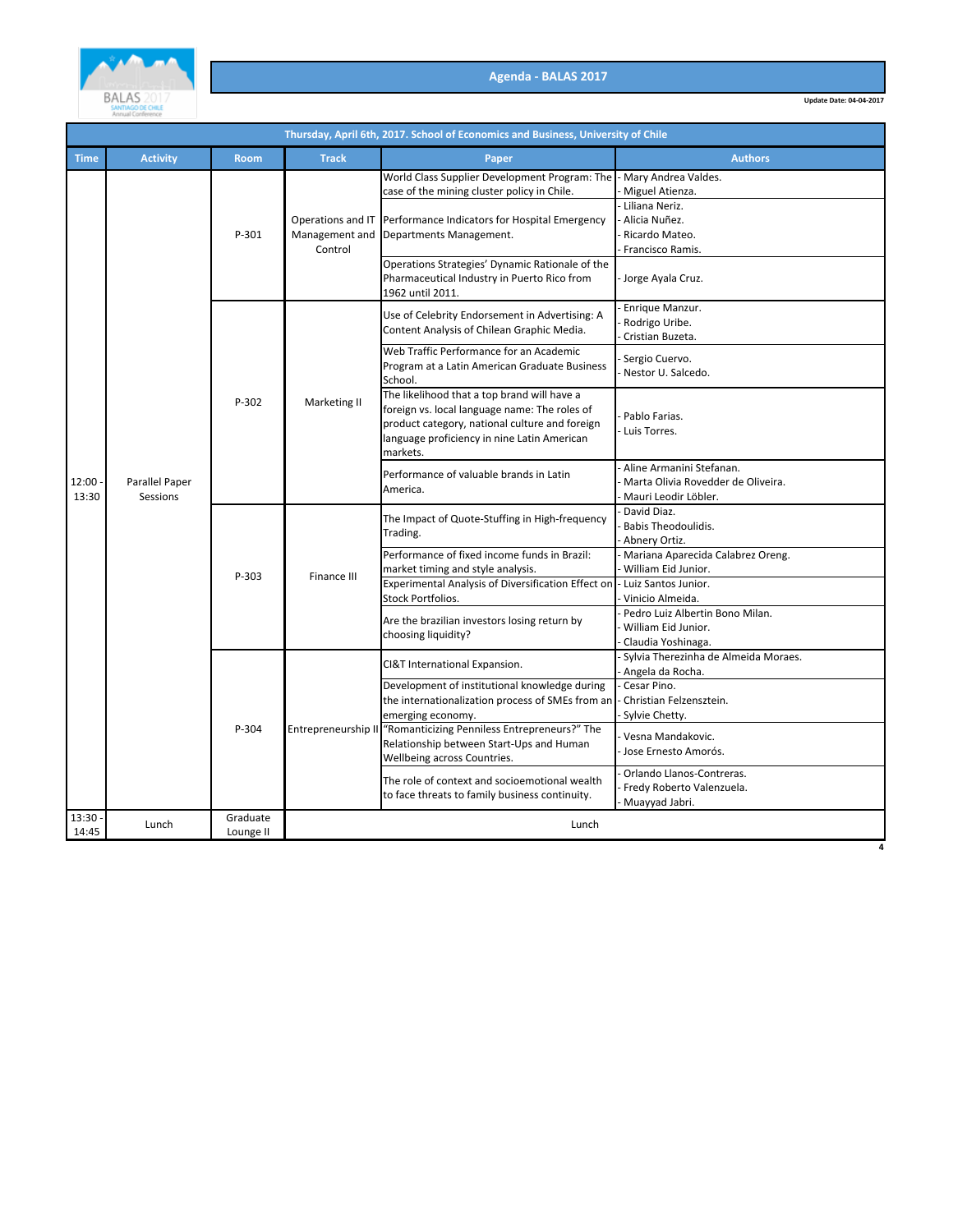

**Update Date: 04-04-2017**

|                    | Thursday, April 6th, 2017. School of Economics and Business, University of Chile |                      |                              |                                                                                                                                                                                                      |                                                                                               |  |  |  |
|--------------------|----------------------------------------------------------------------------------|----------------------|------------------------------|------------------------------------------------------------------------------------------------------------------------------------------------------------------------------------------------------|-----------------------------------------------------------------------------------------------|--|--|--|
| <b>Time</b>        | <b>Activity</b>                                                                  | <b>Room</b>          | <b>Track</b>                 | Paper                                                                                                                                                                                                | <b>Authors</b>                                                                                |  |  |  |
|                    |                                                                                  | P-301                | <b>Teaching Cases III</b>    | Troubled Spain: leading organizational changes<br>through networks and design.                                                                                                                       | Eric Quintane.<br>Gianluca Carnabusi.<br>Maria Helena Jaen.                                   |  |  |  |
|                    |                                                                                  |                      |                              | The British connection: a ransom negotiation.                                                                                                                                                        | Enrique Ogliastri.<br>Ivan Mauricio Cepeda.                                                   |  |  |  |
|                    |                                                                                  |                      |                              | Clashing against Titans: Brazilian Nugali<br>Challenges the International Premium Chocolate<br>Industry.                                                                                             | Gustavo Portela.<br>Felipe Esteves.<br>Jorge Carneiro.                                        |  |  |  |
|                    |                                                                                  |                      |                              | Runa: Clean and healthy energy from the<br>Amazon to the World.                                                                                                                                      | Maria Helena Jaen.<br>Nunzia Auletta.                                                         |  |  |  |
| 14:45<br>16:15     | Parallel Paper<br>Sessions                                                       | P-302                | Culture and Social<br>Issues | Sustainability Strategies and Actions in Firms<br>from the Brazilian Sugarcane Industry<br>Participating in the Clean Development<br>Mechanism (CDM) in view of the Triple Bottom<br>Line Elkington. | Ademir Antonio Ferreira.<br>Joice Chiareto.<br>Keysa Manuela Cunha de Mascena.                |  |  |  |
|                    |                                                                                  |                      |                              | Job Flexibility and job satisfaction among<br>Mexican professionals: Do gender, dependents,<br>and age matter?                                                                                       | Miguel Angel Baeza.<br>Jian Yong Wang.<br>Jorge Gonzalez.                                     |  |  |  |
|                    |                                                                                  |                      |                              | College Student Ethics in Chile: Public versus<br>Private Universities.                                                                                                                              | Nataly Guiñez.<br>Cristhian Mellado.<br>Arturo Vasquez-Parraga.                               |  |  |  |
|                    |                                                                                  | P-303                | Accouting                    | Discretionary reporting, incentives and auditing.                                                                                                                                                    | Gino Loyola.<br>Yolanda Portilla.                                                             |  |  |  |
|                    |                                                                                  |                      |                              | Book-tax differences (BTD) of brazilian banks<br>between 2004 and 2014: a study focusing the<br>taxes aggressiveness and the earning<br>management.                                                  | Guilherme Otávio Monteiro Guimarães.<br>Adriano Rodrigues.<br>Marcelo Alvaro da Silva Macedo. |  |  |  |
|                    |                                                                                  |                      |                              | Board Attributes and Earnings Management:<br>Evidence During the Global Financial Crisis in<br>Mexico.                                                                                               | Itzel Palomares-Aguirre.                                                                      |  |  |  |
|                    |                                                                                  |                      |                              | Analysis of Economic and Financial Sustainability<br>of Brazilian Distributors of The Electricity Sector.                                                                                            | Pedro Filipe Carneiro de Carvalho.<br>Marcelo Alvaro da Silva Macedo.<br>Adriano Rodrigues.   |  |  |  |
| $16:15 -$<br>16:30 | Coffee Break                                                                     | Graduate<br>Lounge I |                              | <b>Coffee Break</b>                                                                                                                                                                                  |                                                                                               |  |  |  |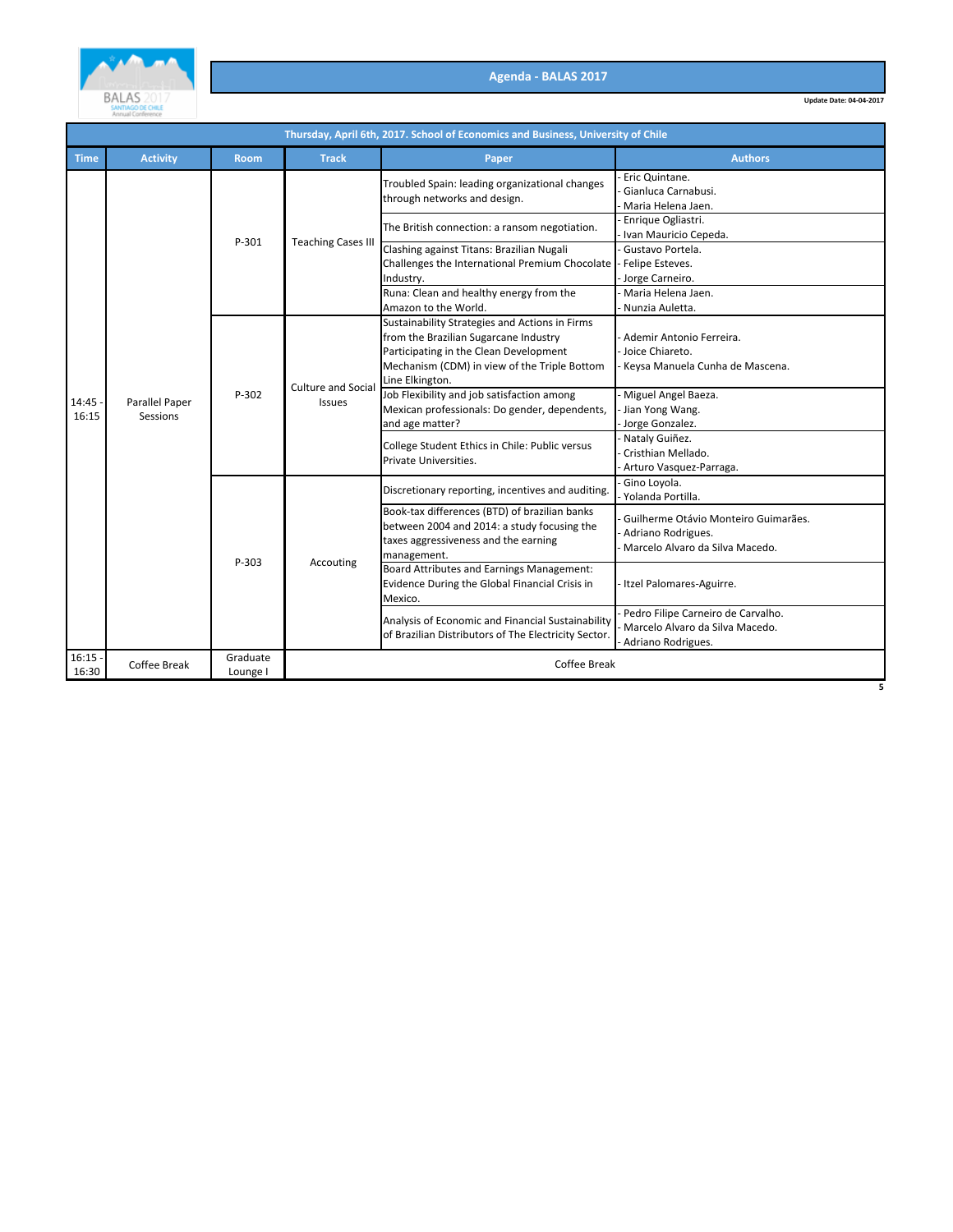

|                  | Thursday, April 6th, 2017. School of Economics and Business, University of Chile |                               |              |                                                                                                                                     |                                                                                         |  |  |  |
|------------------|----------------------------------------------------------------------------------|-------------------------------|--------------|-------------------------------------------------------------------------------------------------------------------------------------|-----------------------------------------------------------------------------------------|--|--|--|
| <b>Time</b>      | <b>Activity</b>                                                                  | Room                          | <b>Track</b> | Paper                                                                                                                               | <b>Authors</b>                                                                          |  |  |  |
|                  | Parallel Paper<br>Sessions                                                       | P-302                         | Marketing I  | A bibliometric overview of marketing research: A<br>university analysis.                                                            | Leslier Maureen Valenzuela Fernandez.<br>Jose Maria Merigo.<br>Carolina Andrea Nicolas. |  |  |  |
| 16:30.           |                                                                                  |                               |              | The impact of assumptions in CLV estimation: An<br>initial discussion and verification.                                             | Mauricio Pozzebon de Lima.<br>Fernando Bins Luce.<br>Henrique Castro Martins.           |  |  |  |
|                  |                                                                                  |                               |              | Relational Multi-Channel Approach: A Study of<br>the Impact on Customer Lifetime Value.                                             | Celso Barros.<br>Carla Ramos.<br>Adriana Bruscato.<br>Danny Claro.                      |  |  |  |
|                  |                                                                                  |                               |              | Predicting Customer Value by Product: From<br>RFM to RFM/P.                                                                         | Rodrigo Heldt.<br>Cleo Schmitt Silveira.<br>Fernando Bins Luce.                         |  |  |  |
|                  |                                                                                  | P-303<br>P-304                | Finance V    | Institutional Investors and board diversity<br>composition in Latin America.                                                        | Maria Camila De La Hoz.<br>Mauricio Jara.<br>Carlos Pombo.                              |  |  |  |
|                  |                                                                                  |                               |              | The Returns to Art Investing: Long-Run Evidence<br>from a Latin American Market.                                                    | Urbi Alain Garay.                                                                       |  |  |  |
| 18:00            |                                                                                  |                               |              | On double career concern and financial trading.                                                                                     | Yolanda Portilla.                                                                       |  |  |  |
|                  |                                                                                  |                               |              | Can Pension Funds as Institutional Investors<br>Affect the Cost of Bank Debt of Public Firms?<br>Evidence from an Emerging Economy. | Mauricio Jara.<br>Pablo San Martin.<br>Paolo Saona.<br>Giannina Tenderini.              |  |  |  |
|                  |                                                                                  |                               | Strategy I   | Impact of Investments in R&D in Business<br>results: A laboratory study with Business Games.                                        | Antonio Carlos Aidar Sauaia.<br>Roberto Sbragia.<br>Manuella Silva.                     |  |  |  |
|                  |                                                                                  |                               |              | The link between learning orientation and<br>knowledge generation to foster innovation in<br>Mexican firms.                         | Laura Esther Zapata-Cantu.<br>Jose Luis Pineda-Garelli.                                 |  |  |  |
|                  |                                                                                  |                               |              | The effect of Corporate Governance and<br>Ownership on the degree of Market Orientation:<br>Empirical evidence case Chile.          | Ismael Oliva.<br>Karen Cecilia Alarcón.                                                 |  |  |  |
|                  |                                                                                  |                               |              | Efficiency and Strategy of Companies Operating<br>in the Bottom of the Pyramid (BOP).                                               | Carlos Augusto Passos.<br>Renata Giovinazzo Spers.<br>James Couter Wright.              |  |  |  |
| 19:30 -<br>00:00 | Gala Dinner                                                                      | Vista Santiago<br>Restaurante |              | Dinner                                                                                                                              |                                                                                         |  |  |  |